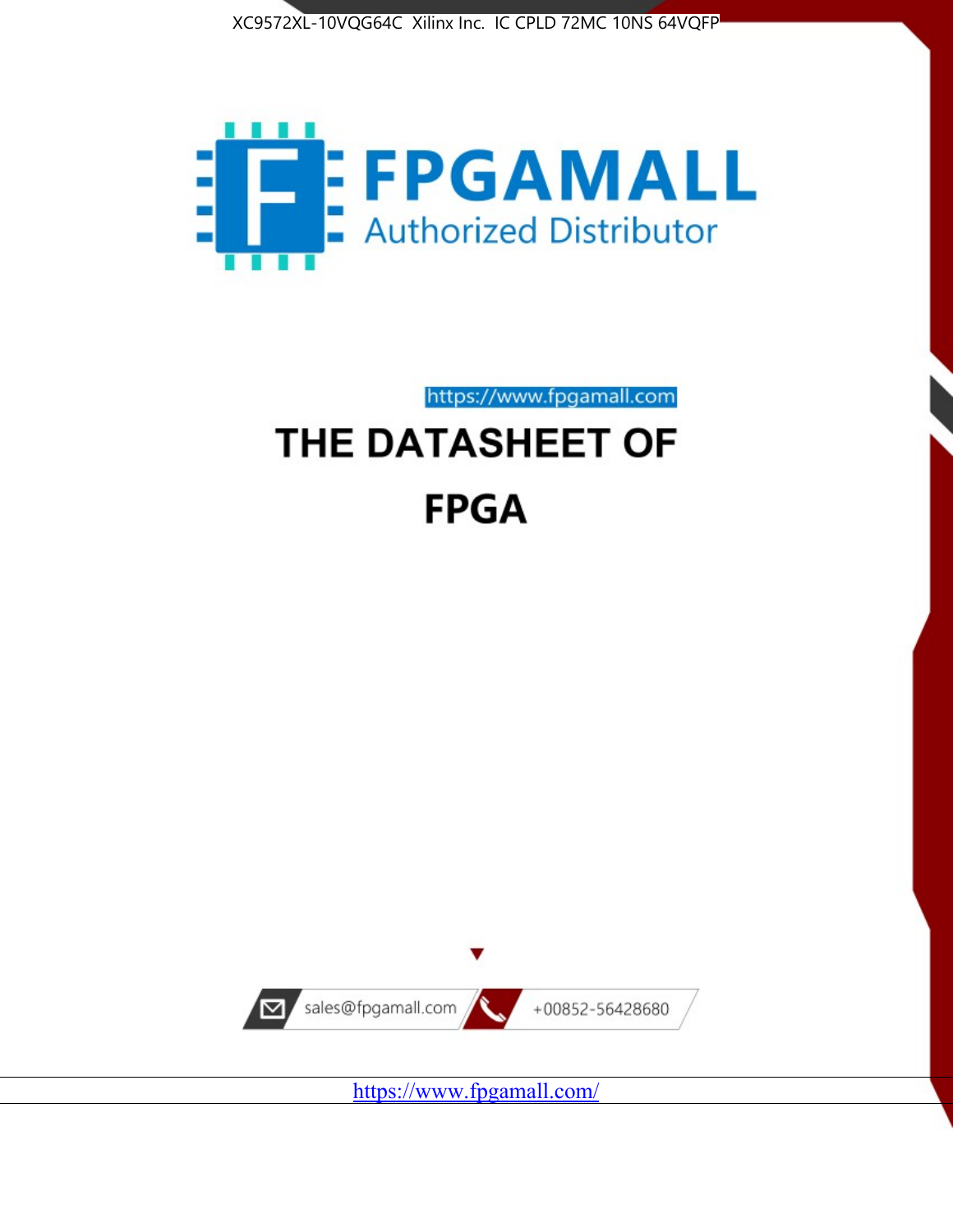

DS057 (v2.0) April 3, 2007 **0 0 Product Specification**

#### **Features**

- 5 ns pin-to-pin logic delays
- System frequency up to 178 MHz
- 72 macrocells with 1,600 usable gates
- Available in small footprint packages
	- 44-pin PLCC (34 user I/O pins)
	- 44-pin VQFP (34 user I/O pins)
	- 48-pin CSP (38 user I/O pins)
	- 64-pin VQFP (52 user I/O pins)
	- 100-pin TQFP (72 user I/O pins)
	- Pb-free available for all packages
	- Optimized for high-performance 3.3V systems
	- Low power operation
	- 5V tolerant I/O pins accept 5V, 3.3V, and 2.5V signals
	- 3.3V or 2.5V output capability
	- Advanced 0.35 micron feature size CMOS Fast FLASH™ technology
- Advanced system features
	- In-system programmable
	- Superior pin-locking and routability with Fast CONNECT™ II switch matrix
	- Extra wide 54-input Function Blocks
	- Up to 90 product-terms per macrocell with individual product-term allocation
	- Local clock inversion with three global and one product-term clocks
	- Individual output enable per output pin
	- Input hysteresis on all user and boundary-scan pin inputs
	- Bus-hold circuitry on all user pin inputs
	- Full IEEE Standard 1149.1 boundary-scan (JTAG)
- Fast concurrent programming
- Slew rate control on individual outputs
- Enhanced data security features
- Excellent quality and reliability
	- Endurance exceeding 10,000 program/erase cycles
	- 20 year data retention
	- ESD protection exceeding 2,000V
- Pin-compatible with 5V-core XC9572 device in the 44-pin PLCC package and the 100-pin TQFP package
- WARNING: Programming temperature range of

 $T_A = 0^\circ$  C to +70° C

## **Description**

The XC9572XL is a 3.3V CPLD targeted for high-performance, low-voltage applications in leading-edge communi-

## **XC9572XL High Performance CPLD**

cations and computing systems. It is comprised of four 54V18 Function Blocks, providing 1,600 usable gates with propagation delays of 5 ns. See Figure 2 for overview.

#### **Power Estimation**

Power dissipation in CPLDs can vary substantially depending on the system frequency, design application and output loading. To help reduce power dissipation, each macrocell in a XC9500XL device may be configured for low-power mode (from the default high-performance mode). In addition, unused product-terms and macrocells are automatically deactivated by the software to further conserve power.

For a general estimate of  $I_{CC}$ , the following equation may be used:

 $I_{CC}(mA) = MC_{HS}(0.175*PT_{HS} + 0.345) + MC_{LP}(0.052*PT_{LP}$ + 0.272) + 0.04 \*  $\overline{MC}_{TOG}$ ( $\overline{MC}_{HS}$  + $\overline{MC}_{LP}$ )\* f

where:

 $MC_{HS}$  = # macrocells in high-speed configuration  $PT_{HS}$  = average number of high-speed product terms per macrocell

 $MC<sub>LP</sub> = # macrocells in low power configuration$ 

 $PT_{LP}$  = average number of low power product terms per macrocell

f = maximum clock frequency

MCTOG = average % of flip-flops toggling per clock  $(-12%)$ 

This calculation was derived from laboratory measurements of an XC9500XL part filled with 16-bit counters and allowing a single output (the LSB) to be enabled. The actual  $I_{CC}$ value varies with the design application and should be verified during normal system operation. Figure 1 shows the above estimation in a graphical form. For a more detailed discussion of power consumption in this device, see Xilinx

© 2006 Xilinx, Inc. All rights reserved. All Xilinx trademarks, registered trademarks, patents, and disclaimers are as listed at **<http://www.xilinx.com/legal.htm>**. All other trademarks and registered trademarks are the property of their respective owners. All specifications are subject to change without notice.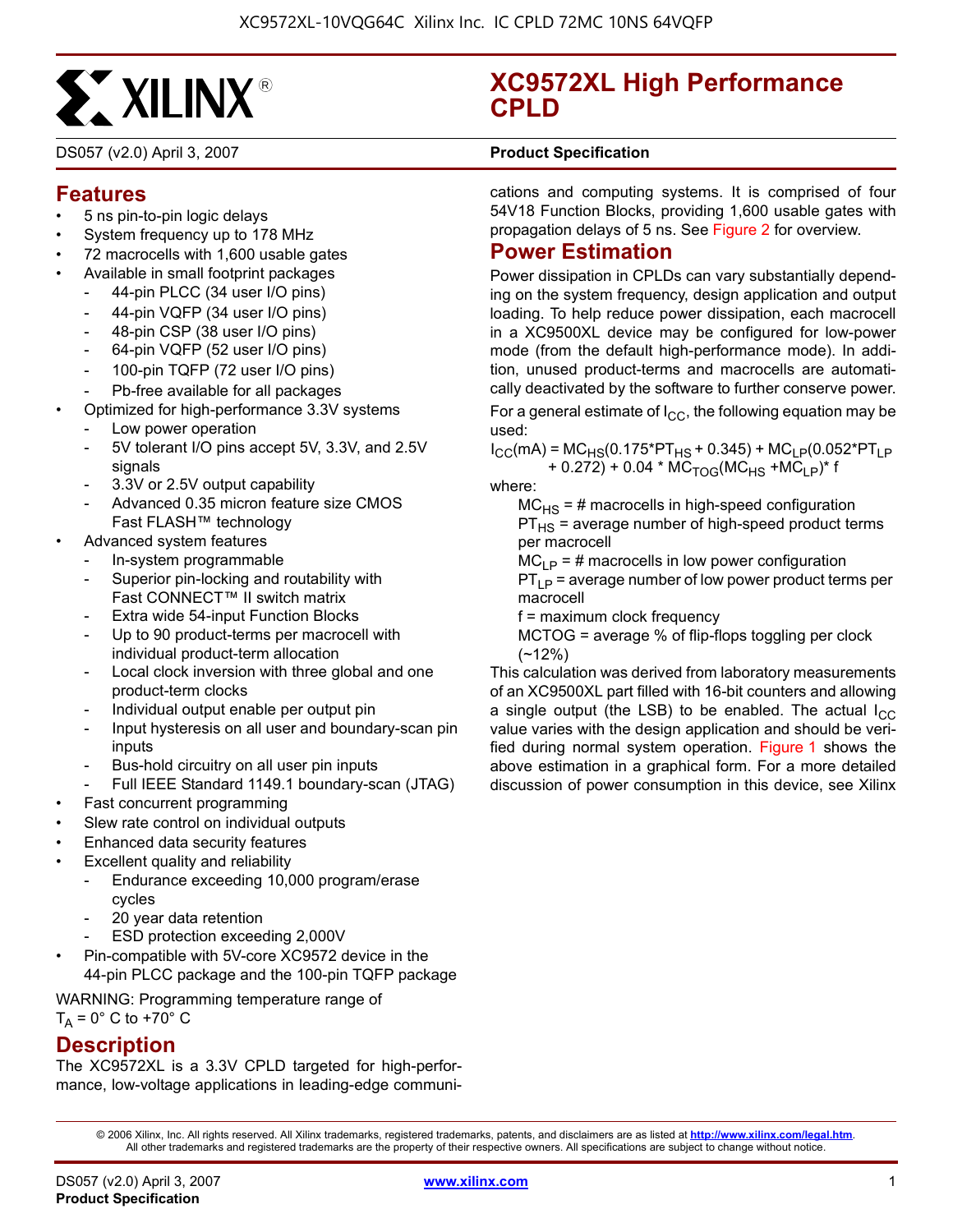application note **[XAPP114, "Understanding XC9500XL](http://direct.xilinx.com/bvdocs/appnotes/xapp114.pdf) [CPLD Power."](http://direct.xilinx.com/bvdocs/appnotes/xapp114.pdf)**



*Figure 1:* Typical I<sub>CC</sub> vs. Frequency for XC9572XL



DS057\_02\_082800

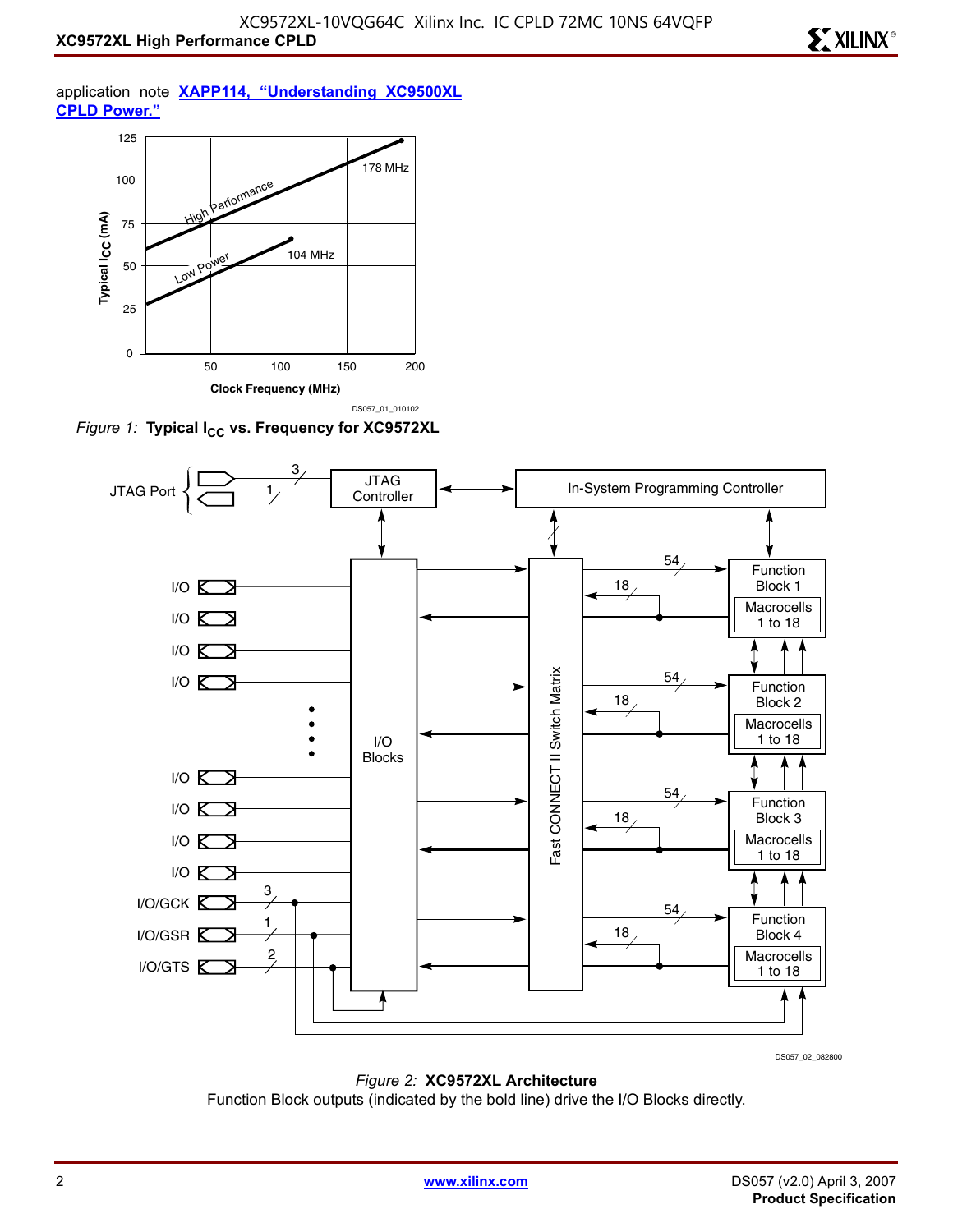#### **Absolute Maximum Ratings(2)**

| Symbol                      | <b>Description</b>                               | Value           | <b>Units</b> |
|-----------------------------|--------------------------------------------------|-----------------|--------------|
| $V_{CC}$                    | Supply voltage relative to GND                   | $-0.5$ to 4.0   |              |
| $V_{\mathsf{IN}}$           | Input voltage relative to GND <sup>(1)</sup>     | $-0.5$ to 5.5   |              |
| $\rm V_{TS}$                | Voltage applied to 3-state output <sup>(1)</sup> | $-0.5$ to 5.5   |              |
| $\mathsf{T}_{\textsf{STG}}$ | Storage temperature (ambient) $(3)$              | $-65$ to $+150$ | °Ω           |
|                             | Junction temperature                             | $+150$          | °C           |

**Notes:** 

1. Maximum DC undershoot below GND must be limited to either 0.5V or 10 mA, whichever is easier to achieve. During transitions, the device pins may undershoot to –2.0 V or overshoot to +7.0V, provided this over- or undershoot lasts less than 10 ns and with the forcing current being limited to 200 mA. External I/O voltage may not exceed V $_{\rm CCINT}$  by 4.0V.

2. Stresses beyond those listed under Absolute Maximum Ratings may cause permanent damage to the device. These are stress ratings only, and functional operation of the device at these or any other conditions beyond those listed under Operating Conditions is not implied. Exposure to Absolute Maximum Ratings conditions for extended periods of time may affect device reliability.

3. For soldering guidelines and thermal considerations, see the [Device Packaging](http://www.xilinx.com/xlnx/xweb/xil_publications_index.jsp?category=Package+Drawings) information on the Xilinx website. For Pb-free packages, see [XAPP427](http://direct.xilinx.com/bvdocs/appnotes/xapp427.pdf).

## **Recommended Operation Conditions**

| Symbol                     | <b>Parameter</b>                                     |                                                          | Min               | Max  | <b>Units</b> |
|----------------------------|------------------------------------------------------|----------------------------------------------------------|-------------------|------|--------------|
| $V_{\text{CCINT}}$         | Supply voltage for internal logic                    | Commercial $T_A = 0$ <sup>o</sup> C to 70 <sup>o</sup> C |                   | 3.6  |              |
|                            | and input buffers                                    | Industrial $T_A = -40^{\circ}C$ to +85°C                 | 3.0               | 3.6  |              |
| $V_{\rm CCIO}$             |                                                      | Supply voltage for output drivers for 3.3V operation     |                   |      |              |
|                            | Supply voltage for output drivers for 2.5V operation | 2.3                                                      | 27                |      |              |
| $\mathsf{V}_{\mathsf{IL}}$ | Low-level input voltage                              |                                                          | 0                 | 0.80 |              |
| $\mathsf{V}_{\mathsf{IH}}$ | High-level input voltage                             |                                                          | 2.0               | 5.5  |              |
| $V_{\rm O}$                | Output voltage                                       | 0                                                        | V <sub>CCIO</sub> |      |              |

#### **Quality and Reliability Characteristics**

| <b>Symbol</b>    | <b>Parameter</b>                 | Min    | Max | <b>Units</b> |
|------------------|----------------------------------|--------|-----|--------------|
| $'$ DR           | Data Retention                   | 20     |     | Years        |
| $N_{PF}$         | Program/Erase Cycles (Endurance) | 10.000 | -   | Cycles       |
| <sup>V</sup> ESD | Electrostatic Discharge (ESD)    | 2,000  | -   | Volts        |

#### **DC Characteristic Over Recommended Operating Conditions**

| <b>Symbol</b>     | <b>Parameter</b>                                     | <b>Test Conditions</b>                                      | Min                   | <b>Max</b> | <b>Units</b> |
|-------------------|------------------------------------------------------|-------------------------------------------------------------|-----------------------|------------|--------------|
| $V_{OH}$          | Output high voltage for 3.3V outputs                 | $I_{OH} = -4.0$ mA                                          | 2.4                   |            | V            |
|                   | Output high voltage for 2.5V outputs                 | $I_{OH} = -500 \mu A$                                       | 90% V <sub>CCIO</sub> |            | V            |
| $V_{OL}$          | Output low voltage for 3.3V outputs                  | $I_{OL} = 8.0$ mA                                           |                       | 0.4        | $\vee$       |
|                   | Output low voltage for 2.5V outputs                  | $I_{OL}$ = 500 $\mu$ A                                      |                       | 0.4        | $\vee$       |
| I <sub>IL</sub>   | Input leakage current                                | $V_{CC}$ = Max; $V_{IN}$ = GND or $V_{CC}$                  |                       | ±10        | μA           |
| <sup>I</sup> IH   | I/O high-Z leakage current                           | $V_{CC}$ = Max; $V_{IN}$ = GND or $V_{CC}$                  |                       | ±10        | μA           |
| $I_{\text{IH}}$   | I/O high-Z leakage current                           | $V_{CC}$ = Max; $V_{CCIO}$ = Max;<br>$V_{IN}$ = GND or 3.6V |                       | ±10        | μA           |
|                   |                                                      | $V_{CC}$ Min < $V_{IN}$ < 5.5V                              |                       | ±50        | μA           |
| $C_{\mathsf{IN}}$ | I/O capacitance                                      | $V_{IN}$ = GND; f = 1.0 MHz                                 |                       | 10         | pF           |
| $I_{\rm CC}$      | Operating supply current<br>(low power mode, active) | $V_{IN}$ = GND, No load; f = 1.0 MHz                        | 20 (Typical)          |            | mA           |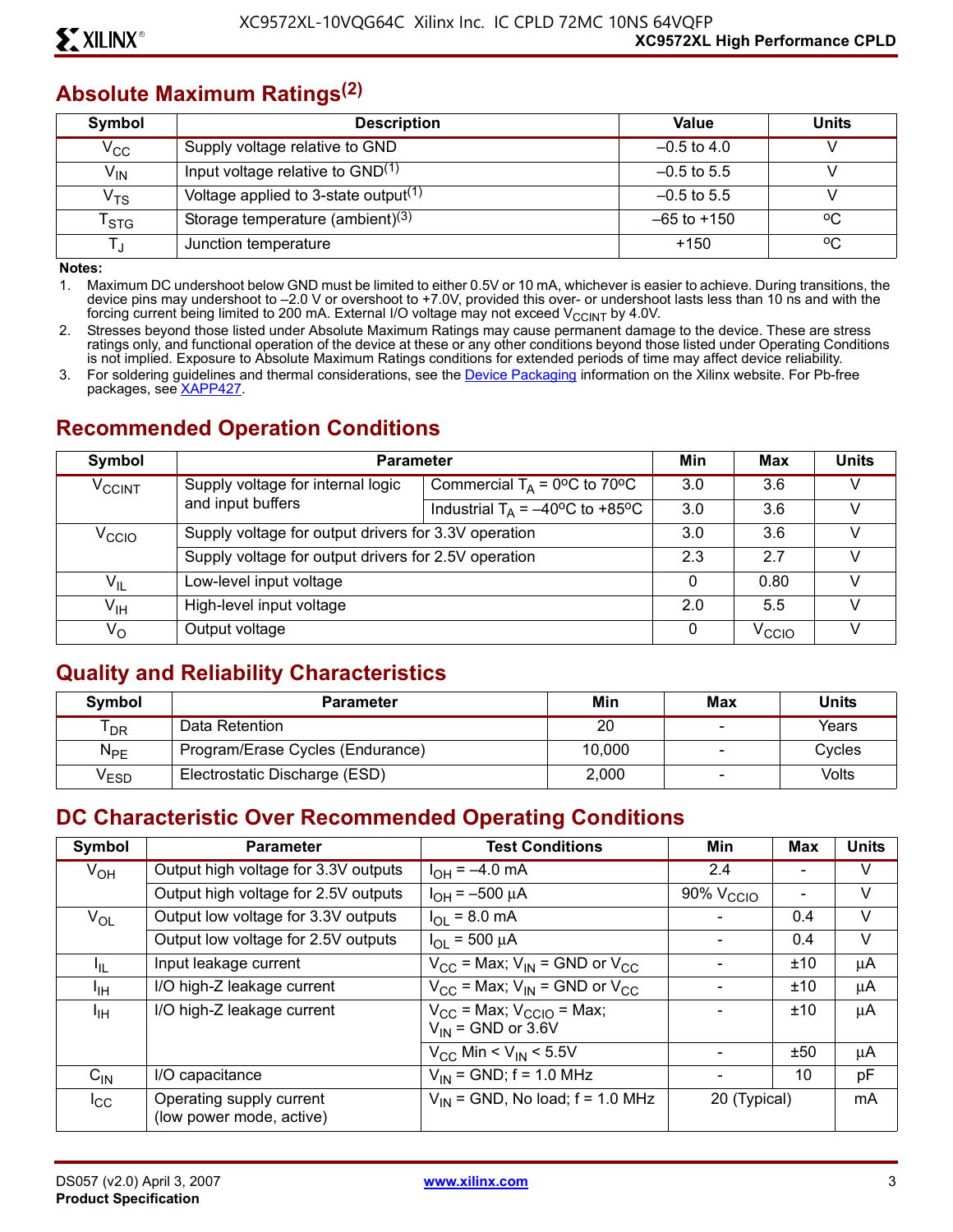#### **AC Characteristics**

|                             |                                                        |                              | <b>XC9572XL-5</b>        |                          | <b>XC9572XL-7</b>        |                | <b>XC9572XL-10</b>       |              |
|-----------------------------|--------------------------------------------------------|------------------------------|--------------------------|--------------------------|--------------------------|----------------|--------------------------|--------------|
| Symbol                      | <b>Parameter</b>                                       | Min                          | <b>Max</b>               | Min                      | Max                      | Min            | <b>Max</b>               | <b>Units</b> |
| $\mathsf{T}_{\mathsf{PD}}$  | I/O to output valid                                    |                              | 5.0                      |                          | 7.5                      |                | 10.0                     | ns           |
| $\mathsf{T}_{\mathsf{SU}}$  | I/O setup time before GCK                              | 3.7                          |                          | 4.8                      |                          | 6.5            |                          | ns           |
| $T_{\rm H}$                 | I/O hold time after GCK                                | $\mathbf 0$                  | $\overline{\phantom{0}}$ | $\mathbf 0$              | $\blacksquare$           | $\mathbf 0$    | $\blacksquare$           | ns           |
| $\mathsf{T}_{\mathsf{CO}}$  | GCK to output valid                                    | $\overline{\phantom{a}}$     | 3.5                      | $\overline{\phantom{a}}$ | 4.5                      | $\blacksquare$ | 5.8                      | ns           |
| f <sub>SYSTEM</sub>         | Multiple FB internal operating frequency               | $\overline{\phantom{a}}$     | 178.6                    | $\blacksquare$           | 125.0                    | $\blacksquare$ | 100.0                    | <b>MHz</b>   |
| $\mathsf{T}_{\mathsf{PSU}}$ | I/O setup time before p-term clock input               | 1.7                          |                          | 1.6                      | $\overline{\phantom{0}}$ | 2.1            | $\blacksquare$           | ns           |
| Т <sub>РН</sub>             | I/O hold time after p-term clock input                 | 2.0                          |                          | 3.2                      |                          | 4.4            |                          | ns           |
| T <sub>PCO</sub>            | P-term clock output valid                              | $\overline{\phantom{a}}$     | 5.5                      |                          | 7.7                      |                | 10.2                     | ns           |
| $T_{OE}$                    | GTS to output valid                                    | $\blacksquare$               | 4.0                      | $\blacksquare$           | 5.0                      | ÷              | 7.0                      | ns           |
| $\mathsf{T}_{\mathsf{OD}}$  | GTS to output disable                                  | $\overline{\phantom{a}}$     | 4.0                      | $\overline{\phantom{a}}$ | 5.0                      | Ξ.             | 7.0                      | ns           |
| $\mathsf{T}_{\mathsf{POE}}$ | Product term OE to output enabled                      | $\overline{\phantom{a}}$     | 7.0                      | $\blacksquare$           | 9.5                      | $\blacksquare$ | 11.0                     | ns           |
| $\mathsf{T}_{\mathsf{POD}}$ | Product term OE to output disabled                     | $\overline{\phantom{a}}$     | 7.0                      |                          | 9.5                      |                | 11.0                     | ns           |
| $\mathsf{T}_{\mathsf{AO}}$  | GSR to output valid                                    | $\overline{\phantom{a}}$     | 10.0                     | $\blacksquare$           | 12.0                     | $\blacksquare$ | 14.5                     | ns           |
| T <sub>PAO</sub>            | P-term S/R to output valid                             | $\qquad \qquad \blacksquare$ | 10.5                     | $\blacksquare$           | 12.6                     | $\blacksquare$ | 15.3                     | ns           |
| T <sub>WLH</sub>            | GCK pulse width (High or Low)                          | 2.8                          | -                        | 4.0                      | $\overline{\phantom{0}}$ | 4.5            | $\overline{\phantom{a}}$ | ns           |
| <b>TAPRPW</b>               | Asynchronous preset/reset pulse width<br>(High or Low) | 5.0                          | $\overline{\phantom{0}}$ | 6.5                      | $\blacksquare$           | 7.0            | $\overline{\phantom{a}}$ | ns           |
| $\mathsf{T}_{\mathsf{PLH}}$ | P-term clock pulse width (High or Low)                 | 5.0                          |                          | 6.5                      |                          | $7.0$          |                          | ns           |



| Output Type | Vccio | $\mathsf{v}_{\texttt{TEST}}$ | R1           | R <sub>2</sub> | C <sub>I</sub> |
|-------------|-------|------------------------------|--------------|----------------|----------------|
|             | 3.3V  | 3.3V                         | 320 $\Omega$ | $360 \Omega$   | 35 pF          |
|             | 2.5V  | 2.5V                         | 250 $\Omega$ | 660 $\Omega$   | 35 pF          |

DS058\_03\_081500

*Figure 3:* **AC Load Circuit**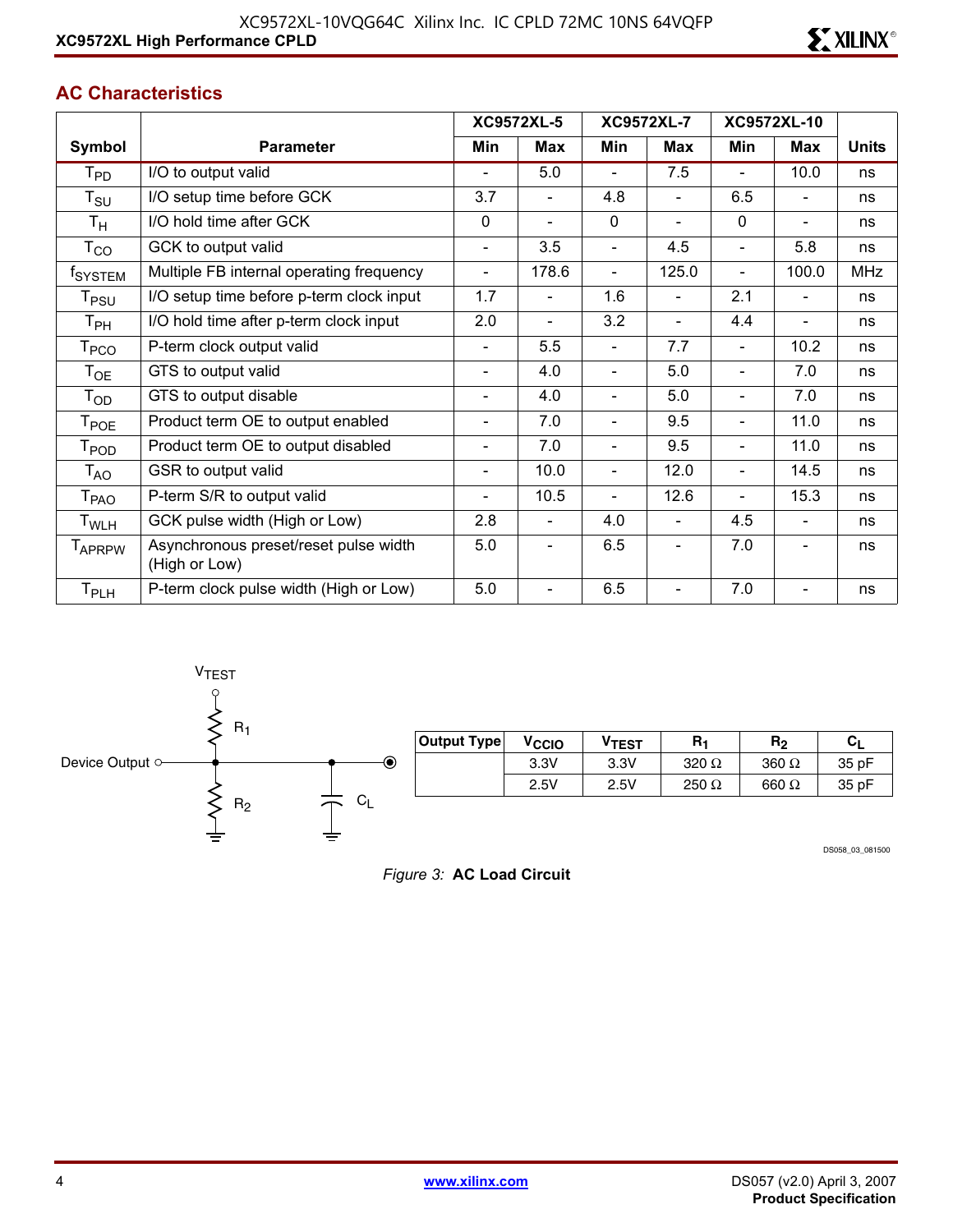# **Internal Timing Parameters**

|                             |                                                   |                          | <b>XC9572XL-5</b> |                | <b>XC9572XL-7</b> | XC9572XL-10    |                |              |
|-----------------------------|---------------------------------------------------|--------------------------|-------------------|----------------|-------------------|----------------|----------------|--------------|
| Symbol                      | <b>Parameter</b>                                  | Min                      | <b>Max</b>        | Min            | <b>Max</b>        | Min            | <b>Max</b>     | <b>Units</b> |
| <b>Buffer Delays</b>        |                                                   |                          |                   |                |                   |                |                |              |
| $T_{IN}$                    | Input buffer delay                                | $\blacksquare$           | 1.5               | $\blacksquare$ | 2.3               | $\equiv$       | 3.5            | ns           |
| $T_{GCK}$                   | GCK buffer delay                                  | $\blacksquare$           | 1.1               | $\blacksquare$ | 1.5               | $\blacksquare$ | 1.8            | ns           |
| $\mathsf{T}_{\mathsf{GSR}}$ | GSR buffer delay                                  | $\blacksquare$           | 2.0               | $\blacksquare$ | 3.1               | $\blacksquare$ | 4.5            | ns           |
| $T_{GTS}$                   | GTS buffer delay                                  | $\blacksquare$           | 4.0               | $\blacksquare$ | 5.0               | $\blacksquare$ | 7.0            | ns           |
| T <sub>OUT</sub>            | Output buffer delay                               | $\overline{\phantom{a}}$ | 2.0               | $\blacksquare$ | 2.5               | $\blacksquare$ | 3.0            | ns           |
| $T_{EN}$                    | Output buffer enable/disable delay                | $\overline{a}$           | $\mathbf 0$       | $\blacksquare$ | $\mathbf 0$       | $\equiv$       | $\mathbf 0$    | ns           |
|                             | <b>Product Term Control Delays</b>                |                          |                   |                |                   |                |                |              |
| T <sub>PTCK</sub>           | Product term clock delay                          | $\blacksquare$           | 1.6               | $\blacksquare$ | 2.4               | $\blacksquare$ | 2.7            | ns           |
| $T_{\rm{PTSR}}$             | Product term set/reset delay                      | $\blacksquare$           | 1.0               | $\blacksquare$ | 1.4               | $\blacksquare$ | 1.8            | ns           |
| <b>T</b> <sub>PTTS</sub>    | Product term 3-state delay                        | $\blacksquare$           | 5.5               | $\blacksquare$ | 7.2               | $\mathbf{r}$   | 7.5            | ns           |
|                             | <b>Internal Register and Combinatorial Delays</b> |                          |                   |                |                   |                |                |              |
| $T_{PDI}$                   | Combinatorial logic propagation delay             | $\blacksquare$           | 0.5               | $\blacksquare$ | 1.3               | $\blacksquare$ | 1.7            | ns           |
| $T_{\text{SUI}}$            | Register setup time                               | 2.3                      | $\blacksquare$    | 2.6            |                   | 3.0            | $\blacksquare$ | ns           |
| $T_{\text{HI}}$             | Register hold time                                | 1.4                      | $\blacksquare$    | 2.2            | $\overline{a}$    | 3.5            | $\blacksquare$ | ns           |
| $T_{ECSU}$                  | Register clock enable setup time                  | 2.4                      | $\blacksquare$    | 2.6            | $\blacksquare$    | 3.0            | $\blacksquare$ | ns           |
| T <sub>ECHO</sub>           | Register clock enable hold time                   | 1.4                      | $\mathbf{r}$      | 2.2            | $\blacksquare$    | 3.5            | $\equiv$       | ns           |
| $T_{COI}$                   | Register clock to output valid time               | $\blacksquare$           | 0.4               | $\blacksquare$ | 0.5               | $\blacksquare$ | 1.0            | ns           |
| $T_{AOI}$                   | Register async. S/R to output delay               | $\overline{a}$           | 6.0               | $\blacksquare$ | 6.4               | $\overline{a}$ | 7.0            | ns           |
| $\mathsf{T}_{\mathsf{RAI}}$ | Register async. S/R recover before clock          | 5.0                      |                   | 7.5            |                   | 10.0           |                | ns           |
| $T_{LOGI}$                  | Internal logic delay                              | $\equiv$                 | 1.0               |                | 1.4               |                | 1.8            | ns           |
| <b>TLOGILP</b>              | Internal low power logic delay                    | $\blacksquare$           | 5.0               | $\mathbf{r}$   | 6.4               | $\blacksquare$ | 7.3            | ns           |
| <b>Feedback Delays</b>      |                                                   |                          |                   |                |                   |                |                |              |
| $T_F$                       | Fast CONNECT II feedback delay                    | ä,                       | 1.9               | $\blacksquare$ | 3.5               | $\blacksquare$ | 4.2            | ns           |
| <b>Time Adders</b>          |                                                   |                          |                   |                |                   |                |                |              |
| $T_{\sf PTA}$               | Incremental product term allocator delay          | $\overline{a}$           | 0.7               | $\blacksquare$ | 0.8               | $\overline{a}$ | 1.0            | ns           |
| <b>T</b> <sub>SLEW</sub>    | Slew-rate limited delay                           | ä,                       | 3.0               | $\blacksquare$ | 4.0               | $\blacksquare$ | 4.5            | ns           |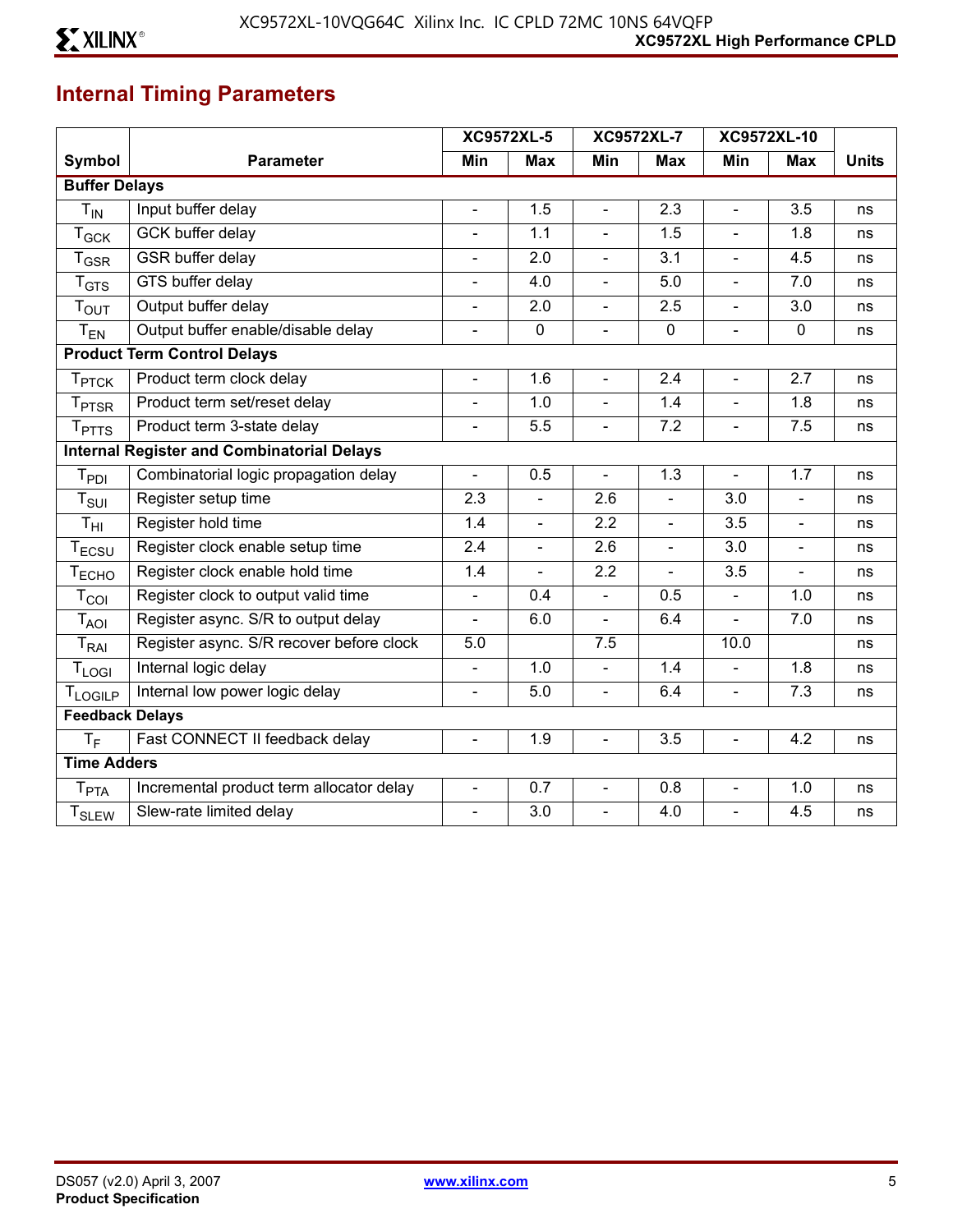# **EXILINX®**

#### **XC9572XL I/O Pins(4)**

| Func-<br>tion<br><b>Block</b> | Macro-<br>cell  | <b>PC44</b>              | <b>VQ44</b>              | <b>CS48</b>              | <b>VQ64</b>              | TQ100       | <b>BScan</b><br>Order | <b>Func</b><br>-tion<br><b>Block</b> | Macro-<br>cell | <b>PC44</b>              | <b>VQ44</b>              | <b>CS48</b>                 | <b>VQ64</b>              | <b>TQ100</b> | <b>BScan</b><br>Order     |
|-------------------------------|-----------------|--------------------------|--------------------------|--------------------------|--------------------------|-------------|-----------------------|--------------------------------------|----------------|--------------------------|--------------------------|-----------------------------|--------------------------|--------------|---------------------------|
| $\mathbf{1}$                  | $\mathbf{1}$    | $\blacksquare$           | $\blacksquare$           | $\blacksquare$           | $\blacksquare$           | 16          | 213                   | $\overline{3}$                       | $\mathbf{1}$   | $\blacksquare$           | $\blacksquare$           | $\blacksquare$              | $\blacksquare$           | 41           | 105                       |
| $\mathbf{1}$                  | 2               | $\mathbf{1}$             | 39                       | D7                       | 8                        | 13          | 210                   | $\mathfrak{S}$                       | $\overline{2}$ | 11                       | 5                        | B <sub>5</sub>              | 22                       | 32           | 102                       |
| $\mathbf{1}$                  | 3               | $\blacksquare$           | $\blacksquare$           | D <sub>4</sub>           | 12                       | 18          | 207                   | $\sqrt{3}$                           | 3              | $\blacksquare$           | $\blacksquare$           | C <sub>4</sub>              | 31                       | 49           | 99                        |
| $\mathbf{1}$                  | 4               | $\overline{\phantom{a}}$ | $\overline{\phantom{a}}$ | $\overline{\phantom{a}}$ | 13                       | 20          | 204                   | 3                                    | 4              | $\qquad \qquad -$        | $\overline{\phantom{a}}$ | $\overline{\phantom{a}}$    | 32                       | 50           | 96                        |
| $\mathbf{1}$                  | 5               | $\overline{2}$           | 40                       | D <sub>6</sub>           | 9                        | 14          | 201                   | $\sqrt{3}$                           | 5              | 12                       | 6                        | A <sub>4</sub>              | 24                       | 35           | 93                        |
| $\mathbf{1}$                  | 6               | 3                        | 41                       | C7                       | 10                       | 15          | 198                   | $\sqrt{3}$                           | 6              | $\blacksquare$           | $\overline{a}$           | $\blacksquare$              | 34                       | 53           | 90                        |
| $\mathbf{1}$                  | $\overline{7}$  | $\qquad \qquad -$        | $\overline{\phantom{a}}$ | $\overline{\phantom{a}}$ | $\overline{\phantom{a}}$ | 25          | 195                   | $\sqrt{3}$                           | $\overline{7}$ | $\qquad \qquad -$        | $\overline{\phantom{a}}$ | $\overline{\phantom{a}}$    | ÷                        | 54           | 87                        |
| $\mathbf{1}$                  | 8               | 4                        | 42                       | C <sub>6</sub>           | 11                       | 17          | 192                   | $\mathfrak{S}$                       | 8              | 13                       | $\overline{7}$           | <b>B4</b>                   | 25                       | 37           | 84                        |
| $\mathbf{1}$                  | 9               | $5^{(1)}$                | $43^{(1)}$               | $B7^{(1)}$               | $15^{(1)}$               | $22^{(1)}$  | 189                   | $\sqrt{3}$                           | 9              | 14                       | 8                        | A <sub>3</sub>              | 27                       | 42           | 81                        |
| $\mathbf{1}$                  | 10              | $\blacksquare$           | $\blacksquare$           | $\blacksquare$           | 18                       | 28          | 186                   | $\sqrt{3}$                           | 10             | $\overline{\phantom{a}}$ | $\blacksquare$           | D <sub>3</sub>              | 39                       | 60           | 78                        |
| $\mathbf{1}$                  | 11              | 6(1)                     | 44(1)                    | B6(1)                    | $16^{(1)}$               | $23^{(1)}$  | 183                   | $\sqrt{3}$                           | 11             | 18                       | 12                       | <b>B2</b>                   | 33                       | 52           | 75                        |
| 1                             | 12              | $\frac{1}{2}$            | $\blacksquare$           | $\overline{\phantom{a}}$ | 23                       | 33          | 180                   | $\mathsf 3$                          | 12             | $\frac{1}{2}$            | $\overline{\phantom{a}}$ | $\overline{\phantom{a}}$    | 40                       | 61           | 72                        |
| $\mathbf{1}$                  | 13              | $\overline{a}$           |                          |                          | $\blacksquare$           | 36          | 177                   | $\mathsf 3$                          | 13             | $\blacksquare$           | $\overline{a}$           | $\overline{a}$              | L,                       | 63           | 69                        |
| $\mathbf{1}$                  | 14              | 7(1)                     | 1(1)                     | A7 <sup>(1)</sup>        | $17^{(1)}$               | $27^{(1)}$  | 174                   | $\mathbf{3}$                         | 14             | 19                       | 13                       | <b>B1</b>                   | 35                       | 55           | 66                        |
| $\mathbf{1}$                  | 15              | 8                        | $\overline{2}$           | A <sub>6</sub>           | 19                       | 29          | 171                   | $\mathsf 3$                          | 15             | 20                       | 14                       | C <sub>2</sub>              | 36                       | 56           | 63                        |
| $\mathbf{1}$                  | 16              | $\qquad \qquad -$        | $\overline{\phantom{a}}$ | $\overline{\phantom{a}}$ | $\overline{\phantom{a}}$ | 39          | 168                   | 3                                    | 16             | 24                       | 18                       | D <sub>2</sub>              | 42                       | 64           | 60                        |
| $\mathbf{1}$                  | 17              | 9                        | 3                        | C <sub>5</sub>           | 20                       | 30          | 165                   | $\mathsf 3$                          | 17             | 22                       | 16                       | C <sub>3</sub>              | 38                       | 58           | 57                        |
| $\mathbf{1}$                  | 18              | $\overline{a}$           | $\overline{a}$           | $\overline{\phantom{a}}$ | $\overline{a}$           | 40          | 162                   | $\mathsf 3$                          | 18             | $\blacksquare$           | $\overline{a}$           | $\blacksquare$              | L,                       | 59           | 54                        |
| $\mathbf 2$                   | $\mathbf{1}$    | $\frac{1}{2}$            | $\overline{\phantom{a}}$ | $\overline{\phantom{a}}$ | $\blacksquare$           | 87          | 159                   | $\overline{\mathbf{4}}$              | 1              | $\frac{1}{2}$            | $\overline{\phantom{a}}$ | $\overline{\phantom{a}}$    | $\blacksquare$           | 65           | 51                        |
| $\overline{2}$                | $\overline{2}$  | 35                       | 29                       | F <sub>4</sub>           | 60                       | 94          | 156                   | $\overline{4}$                       | $\overline{2}$ | 25                       | 19                       | E1                          | 43                       | 67           | 48                        |
| $\mathbf 2$                   | 3               | $\blacksquare$           | $\blacksquare$           | $\overline{a}$           | 58                       | 91          | 153                   | 4                                    | 3              | $\overline{a}$           | $\blacksquare$           | $\overline{\phantom{a}}$    | 46                       | 71           | 45                        |
| $\overline{2}$                | 4               | $\frac{1}{2}$            | $\overline{\phantom{a}}$ | $\overline{\phantom{m}}$ | 59                       | 93          | 150                   | 4                                    | 4              | $\frac{1}{2}$            | $\overline{\phantom{a}}$ | $\overline{\phantom{a}}$    | 47                       | 72           | 42                        |
| $\overline{2}$                | 5               | 36                       | 30                       | G <sub>5</sub>           | 61                       | 95          | 147                   | 4                                    | 5              | 26                       | 20                       | E2                          | 44                       | 68           | 39                        |
| $\overline{2}$                | 6               | 37                       | 31                       | F <sub>5</sub>           | 62                       | 96          | 144                   | 4                                    | 6              | $\overline{\phantom{a}}$ | $\overline{\phantom{a}}$ | E <sub>4</sub>              | 49                       | 76           | 36                        |
| $\overline{c}$                | $\overline{7}$  | $\overline{\phantom{0}}$ | $\blacksquare$           | $\overline{\phantom{a}}$ | $\blacksquare$           | $3^{(2)}$   | 141                   | 4                                    | $\overline{7}$ | $\overline{\phantom{a}}$ | $\overline{\phantom{a}}$ | $\blacksquare$              | $\overline{a}$           | 77           | 33                        |
| $\overline{2}$                | 8               | 38                       | 32                       | G <sub>6</sub>           | 63                       | 97          | 138                   | 4                                    | 8              | 27                       | 21                       | F1                          | 45                       | 70           | 30                        |
| $\overline{2}$                | 9               | $39^{(1)}$               | $33^{(1)}$               | $\overline{G7^{(1)}}$    | $64^{(1)}$               | $99^{(1)}$  | 135                   | 4                                    | 9              | $\blacksquare$           | $\overline{a}$           | $\blacksquare$              | L,                       | 66           | 27                        |
| $\overline{\mathbf{c}}$       | 10              | $\blacksquare$           | $\blacksquare$           | $\blacksquare$           | $\mathbf{1}$             | $\mathbf 1$ | 132                   | 4                                    | 10             | $\overline{\phantom{a}}$ | $\blacksquare$           | $\overline{\phantom{a}}$    | 51                       | 81           | 24                        |
| $\overline{2}$                | 11              | $40^{(1)}$               | $34^{(1)}$               | $F6^{(1)}$               | $2^{(1)}$                | 4(1)        | 129                   | 4                                    | 11             | 28                       | 22                       | G1                          | 48                       | 74           | $\overline{21}$           |
| $\overline{2}$                | 12              |                          |                          |                          | 4                        | 6           | 126                   | 4                                    | 12             |                          | $\overline{\phantom{a}}$ |                             | 52                       | 82           | 18                        |
| $\overline{2}$                | 13 <sup>°</sup> | $\sim$ .                 | $\sim$                   | $\blacksquare$           | $\blacksquare$           | 8           | 123                   | $\overline{4}$                       | 13             | $\blacksquare$           | $\blacksquare$           | $\blacksquare$              | $\overline{\phantom{a}}$ | 85           | 15                        |
| $\overline{2}$                | 14              | $42^{(3)}$               | $36^{(3)}$               | $E6^{(3)}$               | $5^{(3)}$                | $9^{(3)}$   | 120                   | $\overline{4}$                       | 14             | 29                       | 23                       | F <sub>2</sub>              | 50                       | 78           | 12                        |
| $\overline{2}$                | 15              | 43                       | 37                       | E7                       | 6                        | 11          | 117                   | $\overline{4}$                       | 15             | 33                       | 27                       | E <sub>3</sub>              | 56                       | 89           | $\boldsymbol{9}$          |
| $2^{\circ}$                   | 16              | $\omega_{\rm c}$         | $\sim$                   | $\sim$                   | $\omega_{\rm c}$         | 10          | 114                   | 4                                    | 16             | $\omega$                 | $\omega_{\rm c}$         | $\mathcal{L}_{\mathcal{A}}$ | $\omega_{\rm c}$         | 86           | $\,6\,$                   |
| $\overline{2}$                | 17              | 44                       | 38                       | E <sub>5</sub>           | $\overline{7}$           | 12          | 111                   | $\overline{4}$                       | 17             | 34                       | 28                       | G4                          | 57                       | 90           | $\ensuremath{\mathsf{3}}$ |
| $\overline{2}$                | 18              | $\blacksquare$           | $\blacksquare$           | $\pm$                    | $\omega_{\rm c}$         | 92          | 108                   | $\overline{4}$                       | 18             | $\equiv$                 | $\pm$                    | $\overline{\phantom{a}}$    | $\omega_{\rm c}$         | 79           | $\pmb{0}$                 |

**Notes:** 

1. Global control pin.

2. GTS1 for TQ100.

3. GTS1 for PC44, VQ44, CS48, and VQ64.

4. The pin-outs are the same for Pb-free versions of packages.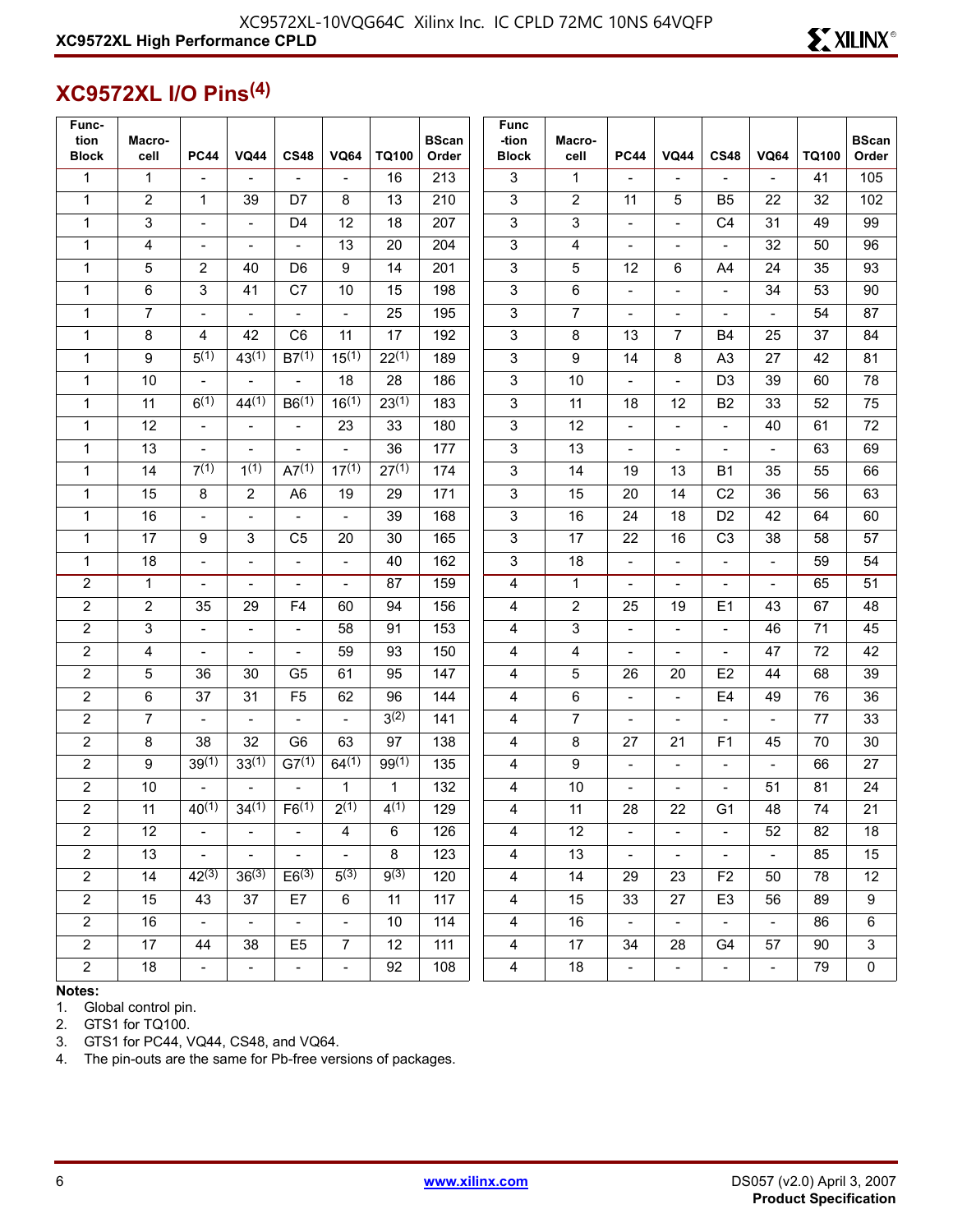# **XC9572XL Global, JTAG and Power Pins(1)**

| <b>Pin Type</b>         | <b>PC44</b>     | <b>VQ44</b> | <b>CS48</b>     | <b>VQ64</b>     | <b>TQ100</b>      |
|-------------------------|-----------------|-------------|-----------------|-----------------|-------------------|
| I/O/GCK1                | 5               | 43          | $\overline{B7}$ | $\overline{15}$ | 22                |
| I/O/GCK2                | 6               | 44          | B <sub>6</sub>  | 16              | 23                |
| I/O/GCK3                | $\overline{7}$  |             | A7              | 17              | 27                |
| I/O/GTS1                | 42              | 36          | E <sub>6</sub>  | 5               | 3                 |
| I/O/GTS2                | 40              | 34          | F <sub>6</sub>  | $\overline{2}$  | $\overline{4}$    |
| I/O/GSR                 | 39              | 33          | G7              | 64              | 99                |
| <b>TCK</b>              | 17              | 11          | A1              | 30              | 48                |
| TDI                     | 15              | 9           | B <sub>3</sub>  | 28              | 45                |
| <b>TDO</b>              | 30              | 24          | G <sub>2</sub>  | 53              | 83                |
| <b>TMS</b>              | 16              | 10          | A2              | 29              | 47                |
| $V_{\text{CCINT}}$ 3.3V | 21, 41          | 15, 35      | C1, F7          | 3, 37           | 5, 57, 98         |
| $VCCIO$ 2.5V/3.3V       | 32 <sub>2</sub> | 26          | G <sub>3</sub>  | 26, 55          | 26, 38, 51, 88    |
| <b>GND</b>              | 10, 23, 31      | 4, 17, 25   | A5, D1, F3      | 14, 21, 41, 54  | 21, 31, 44, 62,   |
|                         |                 |             |                 |                 | 69, 75, 84, 100   |
| No Connects             |                 |             |                 |                 | 2, 7, 19, 24, 34, |
|                         |                 |             |                 |                 | 43, 46, 73, 80    |

#### **Notes:**

1. The pin-outs are the same for Pb-free versions of packages.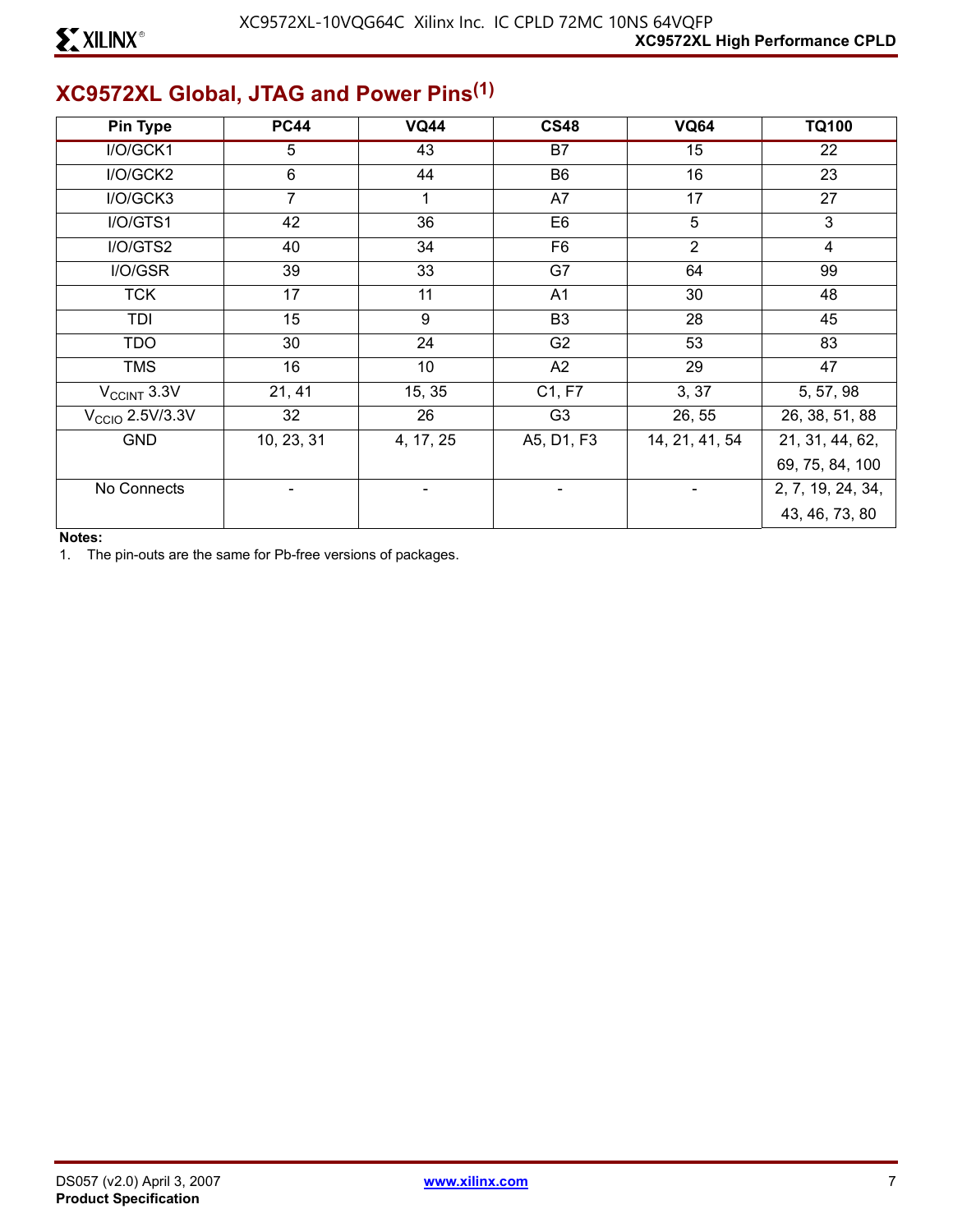# **XXILINX®**

## **Device Part Marking and Ordering Combination Information**



#### **Notes:**

Sample package with part marking.

- 1. Due to the small size of chip scale packages, part marking on these packages does not follow the above sample and the complete part number cannot be included in the marking. Part marking on chip scale packages by line:
	- Line  $1 = X$  (Xilinx logo), then truncated part number (no XC), i.e., 95xxxXL.
	- Line  $2$  = Not related to device part number.
	- Line  $3$  = Not related to device part number.
	- Line 4 = Package code, speed, operating temperature, three digits not related to device part number. Package codes: C1 = CS48, C2 = CSG48.

|                                                          | <b>Speed</b>          |                   |                       |                                         |                                   |
|----------------------------------------------------------|-----------------------|-------------------|-----------------------|-----------------------------------------|-----------------------------------|
| <b>Device Ordering and</b><br><b>Part Marking Number</b> | (pin-to-pin<br>delay) | Pkg.<br>Symbol    | No. of<br><b>Pins</b> | Package Type                            | Operating<br>Range <sup>(1)</sup> |
| XC9572XL-5PC44C                                          | 5 <sub>ns</sub>       | <b>PC44</b>       | 44-pin                | Plastic Lead Chip Carrier (PLCC)        | $\overline{\text{c}}$             |
| XC9572XL-5VQ44C                                          | 5 <sub>ns</sub>       | $\overline{VQ44}$ | 44-pin                | <b>Quad Flat Pack (VQFP)</b>            | $\overline{\text{c}}$             |
| XC9572XL-5CS48C                                          | 5 <sub>ns</sub>       | <b>CS48</b>       | 48-ball               | Chip Scale Package (CSP)                | $\overline{\text{C}}$             |
| XC9572XL-5VQ64C                                          | 5 <sub>ns</sub>       | <b>VQ64</b>       | $64$ -pin             | Quad Flat Pack (VQFP)                   | $\overline{\text{C}}$             |
| XC9572XL-5TQ100C                                         | 5 <sub>ns</sub>       | <b>TQ100</b>      | $100$ -pin            | Thin Quad Flat Pack (TQFP)              | $\overline{\mathsf{C}}$           |
| <b>XC9572XL-7PC44C</b>                                   | $7.5$ ns              | PC44              | $44$ -pin             | Plastic Lead Chip Carrier (PLCC)        | $\overline{\text{c}}$             |
| XC9572XL-7VQ44C                                          | $7.5$ ns              | <b>VQ44</b>       | 44-pin                | Quad Flat Pack (VQFP)                   | $\overline{\text{C}}$             |
| <b>XC9572XL-7CS48C</b>                                   | $7.5$ ns              | <b>CS48</b>       | 48-ball               | Chip Scale Package (CSP)                | $\overline{\text{c}}$             |
| <b>XC9572XL-7VQ64C</b>                                   | $7.5$ ns              | <b>VQ64</b>       | 64-pin                | <b>Quad Flat Pack (VQFP)</b>            | $\overline{\text{C}}$             |
| XC9572XL-7TQ100C                                         | $7.5$ ns              | <b>TQ100</b>      | $100$ -pin            | Thin Quad Flat Pack (TQFP)              | $\overline{\text{C}}$             |
| <b>XC9572XL-7PC44I</b>                                   | $7.5$ ns              | <b>PC44</b>       | $44$ -pin             | Plastic Lead Chip Carrier (PLCC)        |                                   |
| <b>XC9572XL-7VQ44I</b>                                   | $7.5$ ns              | $\overline{VQ44}$ | 44-pin                | Quad Flat Pack (VQFP)                   |                                   |
| <b>XC9572XL-7CS48I</b>                                   | $7.5$ ns              | $\overline{CS48}$ | 48-ball               | Chip Scale Package (CSP)                |                                   |
| <b>XC9572XL-7VQ64I</b>                                   | $7.5$ ns              | $\overline{VQ64}$ | 64-pin                | <b>Quad Flat Pack (VQFP)</b>            |                                   |
| XC9572XL-7TQ100I                                         | $7.5$ ns              | <b>TQ100</b>      | $100$ -pin            | Thin Quad Flat Pack (TQFP)              |                                   |
| <b>XC9572XL-10PC44C</b>                                  | 10 <sub>ns</sub>      | PC44              | $44$ -pin             | Plastic Lead Chip Carrier (PLCC)        | $\overline{\text{c}}$             |
| XC9572XL-10VQ44C                                         | $\overline{10}$ ns    | $\overline{VQ44}$ | 44-pin                | <b>Quad Flat Pack (VQFP)</b>            | $\overline{\text{c}}$             |
| XC9572XL-10CS48C                                         | 10 <sub>ns</sub>      | <b>CS48</b>       | 48-ball               | Chip Scale Package (CSP)                | $\overline{\text{C}}$             |
| XC9572XL-10VQ64C                                         | 10 <sub>ns</sub>      | <b>VQ64</b>       | 64-pin                | Quad Flat Pack (VQFP)                   | $\overline{\text{C}}$             |
| XC9572XL-10TQ100C                                        | 10 <sub>ns</sub>      | <b>TQ100</b>      | $100$ -pin            | Thin Quad Flat Pack (TQFP)              | $\overline{\mathsf{C}}$           |
| <b>XC9572XL-10PC44I</b>                                  | 10 <sub>ns</sub>      | PC44              | $44$ -pin             | <b>Plastic Lead Chip Carrier (PLCC)</b> |                                   |
| XC9572XL-10VQ44I                                         | 10 <sub>ns</sub>      | <b>VQ44</b>       | 44-pin                | Quad Flat Pack (VQFP)                   |                                   |
| XC9572XL-10CS48I                                         | $\overline{10}$ ns    | CS48              | 48-ball               | Chip Scale Package (CSP)                |                                   |
| XC9572XL-10VQ64I                                         | 10 <sub>ns</sub>      | <b>VQ64</b>       | 64-pin                | Quad Flat Pack (VQFP)                   |                                   |
| XC9572XL-10TQ100I                                        | 10 <sub>ns</sub>      | TQ100             | $100$ -pin            | Thin Quad Flat Pack (TQFP)              |                                   |

**Notes:** 

C = Commercial:  $T_A$  = 0° to +70°C; I = Industrial:  $T_A$  = -40° to +85°C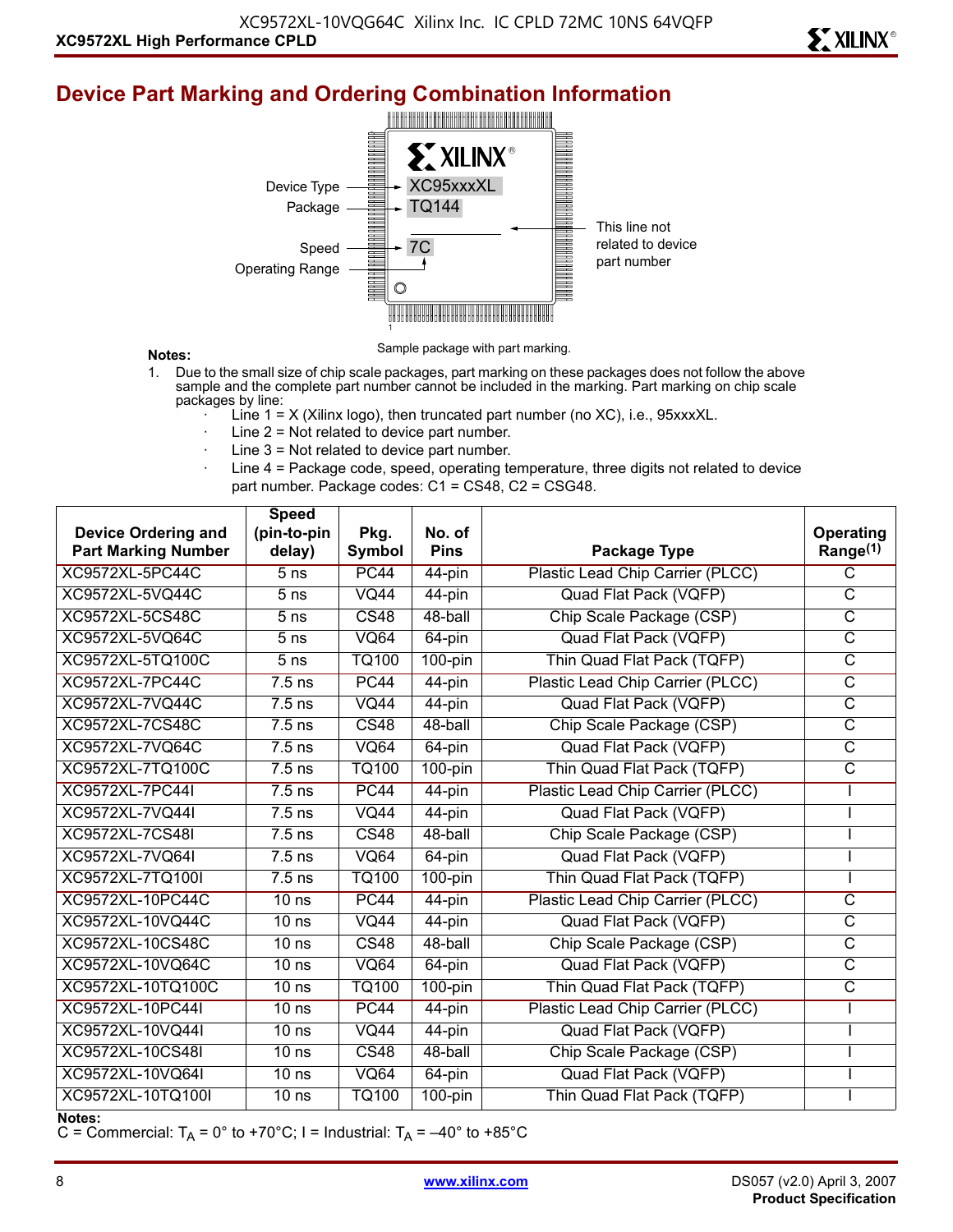| <b>Device Ordering and</b> | <b>Speed</b><br>(pin-to-pin | Pkg.          | No. of      |                                           | Operating               |
|----------------------------|-----------------------------|---------------|-------------|-------------------------------------------|-------------------------|
| <b>Part Marking Number</b> | delay)                      | Symbol        | <b>Pins</b> | Package Type                              | Range <sup>(1)</sup>    |
| XC9572XL-5PCG44C           | $\overline{5}$ ns           | PCG44         | $44$ -pin   | Plastic Lead Chip Carrier (PLCC); Pb-free | $\overline{\text{c}}$   |
| XC9572XL-5VQG44C           | 5 <sub>ns</sub>             | VQG44         | 44-pin      | Quad Flat Pack (VQFP); Pb-free            | $\mathsf{C}$            |
| XC9572XL-5CSG48C           | 5 <sub>ns</sub>             | CSG48         | 48-ball     | Chip Scale Package (CSP); Pb-free         | $\overline{C}$          |
| XC9572XL-5VQG64C           | 5 <sub>ns</sub>             | VQG64         | 64-pin      | Quad Flat Pack (VQFP); Pb-free            | $\overline{\text{C}}$   |
| XC9572XL-5TQG100C          | 5 <sub>ns</sub>             | <b>TQG100</b> | $100$ -pin  | Thin Quad Flat Pack (TQFP); Pb-free       | $\overline{C}$          |
| XC9572XL-7PCG44C           | $7.5$ ns                    | PCG44         | $44$ -pin   | Plastic Lead Chip Carrier (PLCC); Pb-free | $\overline{\text{c}}$   |
| XC9572XL-7VQG44C           | $7.5$ ns                    | VQG44         | 44-pin      | Quad Flat Pack (VQFP); Pb-free            | $\overline{\text{C}}$   |
| XC9572XL-7CSG48C           | $7.5$ ns                    | CSG48         | 48-ball     | Chip Scale Package (CSP); Pb-free         | $\overline{\mathsf{C}}$ |
| XC9572XL-7VQG64C           | $7.5$ ns                    | VQG64         | 64-pin      | Quad Flat Pack (VQFP); Pb-free            | $\overline{C}$          |
| XC9572XL-7TQG100C          | $7.5$ ns                    | <b>TQG100</b> | $100$ -pin  | Thin Quad Flat Pack (TQFP); Pb-free       | $\overline{C}$          |
| <b>XC9572XL-7PCG44I</b>    | $7.5$ ns                    | PCG44         | $44$ -pin   | Plastic Lead Chip Carrier (PLCC); Pb-free |                         |
| XC9572XL-7VQG44I           | $7.5$ ns                    | VQG44         | 44-pin      | Quad Flat Pack (VQFP); Pb-free            |                         |
| <b>XC9572XL-7CSG48I</b>    | $7.5$ ns                    | CSG48         | 48-ball     | Chip Scale Package (CSP); Pb-free         |                         |
| <b>XC9572XL-7VQG64I</b>    | $7.5$ ns                    | VQG64         | 64-pin      | Quad Flat Pack (VQFP); Pb-free            |                         |
| <b>XC9572XL-7TQG100I</b>   | $7.5$ ns                    | <b>TQG100</b> | $100$ -pin  | Thin Quad Flat Pack (TQFP); Pb-free       |                         |
| <b>XC9572XL-10PCG44C</b>   | 10 <sub>ns</sub>            | PCG44         | $44$ -pin   | Plastic Lead Chip Carrier (PLCC); Pb-free | $\overline{\text{c}}$   |
| XC9572XL-10VQG44C          | 10 <sub>ns</sub>            | VQG44         | 44-pin      | Quad Flat Pack (VQFP); Pb-free            | $\overline{C}$          |
| XC9572XL-10CSG48C          | 10 <sub>ns</sub>            | CSG48         | 48-ball     | Chip Scale Package (CSP); Pb-free         | $\overline{\mathsf{C}}$ |
| XC9572XL-10VQG64C          | 10 <sub>ns</sub>            | VQG64         | 64-pin      | Quad Flat Pack (VQFP); Pb-free            | $\overline{\text{C}}$   |
| XC9572XL-10TQG100C         | 10 <sub>ns</sub>            | <b>TQG100</b> | $100$ -pin  | Thin Quad Flat Pack (TQFP); Pb-free       | $\mathsf{C}$            |
| <b>XC9572XL-10PCG44I</b>   | 10 <sub>ns</sub>            | PCG44         | $44$ -pin   | Plastic Lead Chip Carrier (PLCC); Pb-free |                         |
| XC9572XL-10VQG44I          | 10 <sub>ns</sub>            | VQG44         | 44-pin      | Quad Flat Pack (VQFP); Pb-free            |                         |
| XC9572XL-10CSG48I          | 10 <sub>ns</sub>            | CSG48         | 48-ball     | Chip Scale Package (CSP); Pb-free         |                         |
| XC9572XL-10VQG64I          | 10 <sub>ns</sub>            | VQG64         | 64-pin      | Quad Flat Pack (VQFP); Pb-free            |                         |
| XC9572XL-10TQG100I         | 10 <sub>ns</sub>            | <b>TQG100</b> | $100$ -pin  | Thin Quad Flat Pack (TQFP); Pb-free       |                         |

#### **Notes:**

1. C = Commercial:  $T_A = 0^\circ$  to +70°C; I = Industrial:  $T_A = -40^\circ$  to +85°C

Standard Example: XC9572XL -4 TQ



|  | 144 | Pb-Free Example: XC9572XL -4 TQ G                                                                |  |  | 144 |  |
|--|-----|--------------------------------------------------------------------------------------------------|--|--|-----|--|
|  |     | Device $\_\_\_\_\_\_\_\$<br>Speed Grade ——<br>Package Type ——<br>Pb-Free —————<br>Number of Pins |  |  |     |  |
|  |     | <b>Temperature Range</b>                                                                         |  |  |     |  |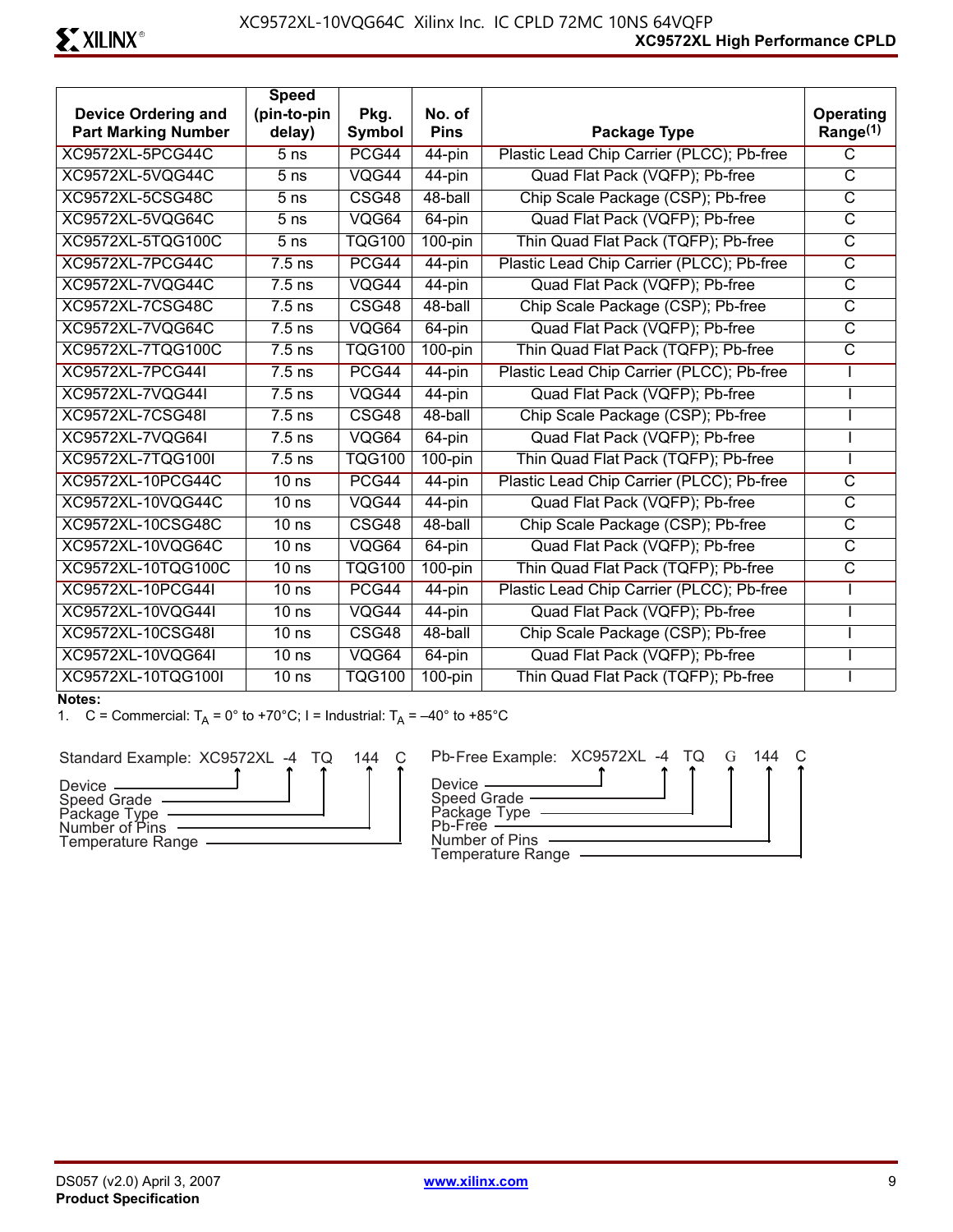#### **Warranty Disclaimer**

THESE PRODUCTS ARE SUBJECT TO THE TERMS OF THE XILINX LIMITED WARRANTY WHICH CAN BE VIEWED AT [http://www.xilinx.com/warranty.htm.](http://www.xilinx.com/warranty.htm) THIS LIMITED WARRANTY DOES NOT EXTEND TO ANY USE OF THE PRODUCTS IN AN APPLICATION OR ENVIRONMENT THAT IS NOT WITHIN THE SPECIFICATIONS STATED ON THE THEN-CURRENT XILINX DATA SHEET FOR THE PRODUCTS. PRODUCTS ARE NOT DESIGNED TO BE FAIL-SAFE AND ARE NOT WARRANTED FOR USE IN APPLICATIONS THAT POSE A RISK OF PHYSICAL HARM OR LOSS OF LIFE. USE OF PRODUCTS IN SUCH APPLICATIONS IS FULLY AT THE RISK OF CUSTOMER SUBJECT TO APPLICABLE LAWS AND REGULATIONS.

#### **Further Reading**

The following Xilinx links go to relevant XC9500XL CPLD documentation, including XAPP111, Using the XC9500XL Timing Model, and XAPP784, Bulletproof CPLD Design Practices. Simply click on the link and scroll down.

**[Data Sheets, Application Notes, and White Papers.](http://www.xilinx.com/xlnx/xweb/xil_publications_display.jsp?sGlobalNavPick=&sSecondaryNavPick=&category=-19216&iLanguageID=1)**

#### **[Packaging](http://www.xilinx.com/xlnx/xweb/xil_publications_index.jsp?sGlobalNavPick=&sSecondaryNavPick=&category=-19166&iLanguageID=1)**

#### **Revision History**

The following table shows the revision history for this document.

| <b>Date</b> | <b>Version</b> | <b>Revision</b>                                                                                                                                                    |
|-------------|----------------|--------------------------------------------------------------------------------------------------------------------------------------------------------------------|
| 09/28/98    | 1.0            | Initial Xilinx release.                                                                                                                                            |
| 08/28/01    | 1.1            | Added VQ44 package.                                                                                                                                                |
| 06/20/02    | 1.2            | Updated $I_{CC}$ equation, page 1. Updated Component Availability table. Added additional $I_{H}$<br>test conditions and measurements to DC Characteristics table. |
| 05/27/03    | 1.3            | Updated $T_{SO1}$ from 260 to 220°C. Added Part Marking and updated Ordering Information.                                                                          |
| 08/21/03    | 1.4            | Updated Package Device Marking Pin 1 orientation.                                                                                                                  |
| 07/15/04    | 1.5            | Added Pb-free documentation                                                                                                                                        |
| 09/15/04    | 1.6            | Added $T_{APRPW}$ specification to AC Characteristics.                                                                                                             |
| 04/29/05    | 1.7            | No change to documentation.                                                                                                                                        |
| 07/15/05    | 1.8            | Move to Product Specification                                                                                                                                      |
| 03/22/06    | 1.9            | Add Warranty Disclaimer.                                                                                                                                           |
| 04/03/07    | 2.0            | Add programming temperature range warning on page 1.                                                                                                               |